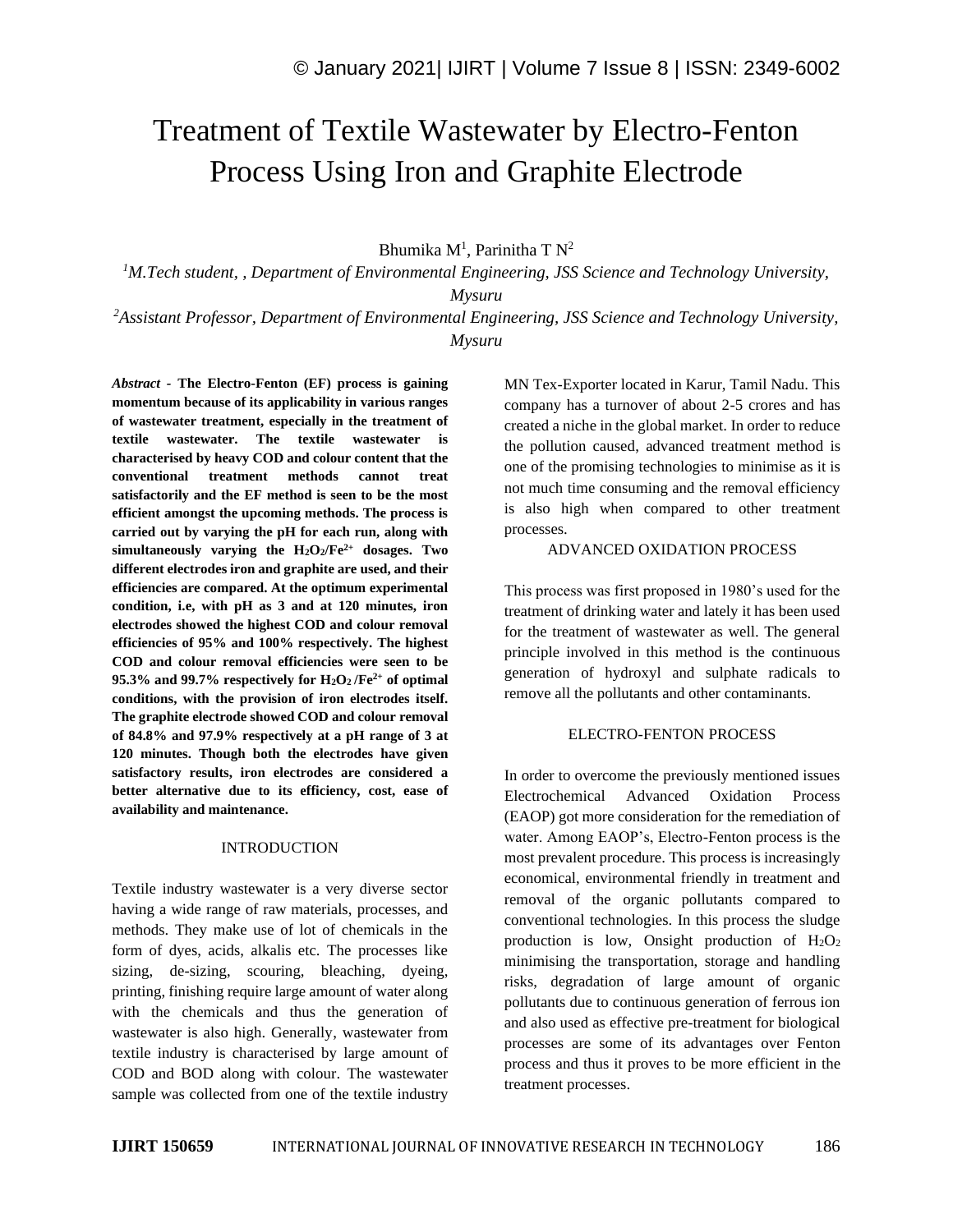# MECHANISM OF ELECTRO-FENTON PROCESS

The typical mechanism of the Electro-Fenton process is illustrated as in the figure 1 given below. This process basically includes both electrochemical and Fenton methods which are equally powerful and effective method for the treatment process. Compared to conventional Fenton's reagent more attention have been laid on Electro-Fenton processes as it is easy to treat, environmentally friendly, reacts well with the organics and doesn't produce toxic chemicals and secondary pollutants during oxidation. The oxidation of the OH is the main mechanism of this process which serves as one of the most powerful oxidizing agent.





## OPERATING PARAMETERS

- pH: It poses a significant impact on the EF process as it controls the variation in Iron and hydroxyl radicals generated. Thus, an optimum pH range of 3-3.5 is maintained. If the pH range is lesser than 2 and greater than 4 degradation of wastes occurs.
- Temperature: It is inversely proportional to the removal efficiency. Thus, an optimum temperature should be maintained where variations may affect the removal efficiency.
- $Fe<sup>2+</sup>$  concentration: It is also inversely proportional to the removal efficiency.
- $H<sub>2</sub>O<sub>2</sub>$  concentration: It is directly proportional to the COD and TOC removal efficiency in the EF process.
- Distance between the electrodes: The distance maintained between the 2 electrodes is very much necessary in order to avoid short circuits and it is

also directly proportional to the removal efficiency in the EF process.

# MATERIALS AND METHODOLOGY

#### Experimental Strategy

Wastewater collected was examined for different physical, chemical parameters and it was obtained that the wastewater test was portrayed by high COD and colour. Electro-Fenton test was carried out in laboratories utilizing a magnetic stirrer with operating parameters like pH, voltages, hydrogen dose of hydrogen peroxide and by utilizing iron electrodes so as to acquire the most removal efficiency and all these distinctive parameters were optimised.

#### Experimental Setup

The experiment was carried out in a 2L reactor with a solution volume of 1L. For Electro-Fenton reagent ferrous sulphate heptahydrate was utilized as a source of iron and 30% of w/v hydrogen peroxide was utilized. While performing the experiment the wastewater was brought under room temperature and iron electrodes were added to it followed by the addition of hydrogen peroxide. The reaction mixture was agitated for known interval of time and in every analysis the time of addition of Hydrogen peroxide is known as the beginning time of the Fenton's reaction. The agitation speed was maintained at 300-350 RPM. Fenton regent  $(H_2O_2/Fe^{2+})$  dosage used was 400/400 mg/L, 500/400 mg/L and 600/400 mg/L as described in the table below to check the efficiency of the COD evacuation. Further the pH studies were carried out by shifting pH from 2, 3 and 4 with 0.1N HCL and the reaction time optimization was done utilizing the optimized Fenton dosage and pH.

#### Electro-Fenton Experiment

The preliminary study was led on having a reactor size of 2L and for every analysis the reactor was filled with 1L of wastewater. The two iron electrodes were submerged into the solution indicating cathode and anode. The area of iron electrode is 10.5\*5cm height and the spacing given between the electrodes is 2cm. A direct electrical source was connected to the iron electrode at 4, 6 and 8V and the experiment was carried out for 120min of time drawing the sample at every 15min of the run and analysed for colour and COD separately. The  $Fe^{2+}$  concentration was kept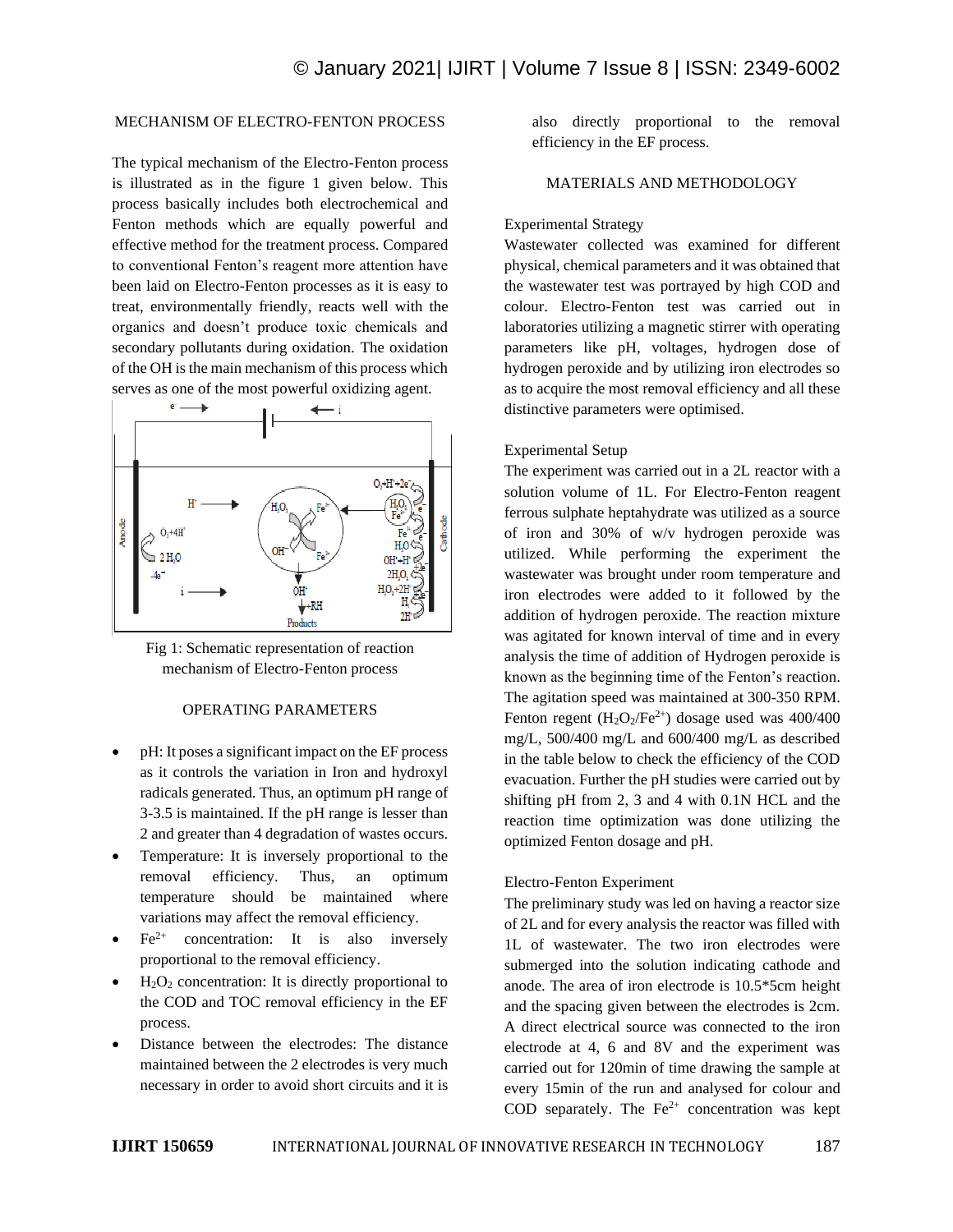steady of 400 mg/L and  $H_2O_2$  was added to the reactor by changing various dosages of 400, 500 and 600 mg/L. Further pH studies were carried out by shifting pH to 2, 3 and 4 with 0.1N HCL.



Fig 2. Experimental setup

# Kinetic Studies

To analyse the kinetics of COD removal efficiency, experiments were carried out for different parameters. The study time versus COD concentration from the treated wastewater at optimum condition were considered to be zero order kinetics, time versus natural logarithm of COD concentration to be first order kinetics and time versus 1 in COD concentration to be second order kinetics. The graph with highest value of  $\mathbb{R}^2$  was considered as the mechanism of kinetics of Electro-Fenton process.

# RESULT AND DISCUSSION

- 1. Electro-Fenton process using Iron Electrodes.
- 1. Experiment on color and COD removal for varying pH condition



% color removal vs time for varying pH,  $(H_2O_2$ -900mg/L, Fe<sup>2+</sup> - 400mg/L, current-5V)

It can be observed that the highest color removal efficiency obtained was 100% for pH 3 at 105 and 120 minutes but at 45 minutes the efficiency was found to be 96% and it has risen minutely afterwards,



% COD removal vs time for varying  $pH(H_2O_2 900$ mg/L, Fe<sup>2+</sup> -  $400$ mg/L, current-5V) It can be observed that the highest COD removal efficiency obtained was 95% for pH 3 at 120 minutes. The pH 2 and pH 4 showed a removal efficiency of 80% and 83% but the existing pH showed the least efficiency of 49%.

2. Experiment on color and COD removal for varying H2O2 and  $Fe<sup>2+</sup>$  concentration



% of color removal vs time for varying  $H_2O_2$  and  $Fe^{2+}$ concentration (pH 3, current 5V)

The maximum color removal efficiency was 99.7% for series 4 with the  $H_2O_2$  Fe<sup>2+</sup> dosage of 900 mgL<sup>-1</sup>/400 mgL-1 and the subsequent removal efficienciesfor series 1, 2 and 3 were 90.2%, 90.8% and 95.6% respectively.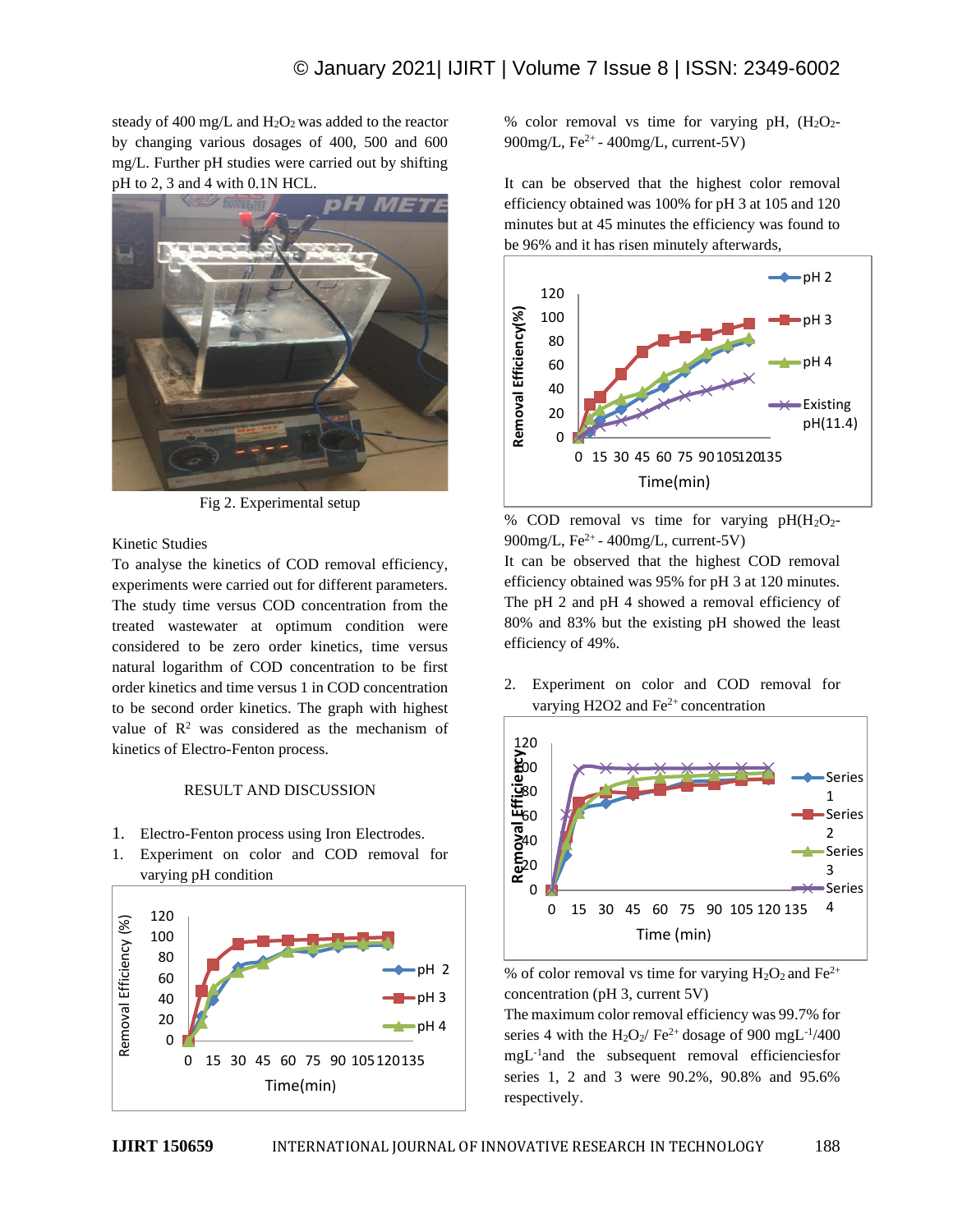

% of COD removal vs time for varying  $H_2O_2$  and  $Fe^{2+}$ concentration(pH 3, current 5V)

The highest COD removal efficiency was 95.3% in series 4 for  $H_2O_2$ / Fe<sup>2+</sup> dosage of 900 mgL<sup>-1</sup>/400 mgL<sup>-</sup>  $<sup>1</sup>$  andthe subsequent removal efficiencies for series 1,</sup> 2 and 3 were 77.1%, 80.5% and 89.4%

2. Electro-Fenton process using Graphite 1. Electrodes Experiment on color and COD removal for varying pH condition



% of color removal vs time for varying  $pH(H<sub>2</sub>O<sub>2</sub>$ -900mg/L, Fe<sup>2+</sup> - 400mg/L, current-5V)

Highest colour removal efficiency was 97% obtained at pH 3 and this pH range have maintained a constant and steady removal rate. A sudden increase in the efficiency can be seen at 45 minutes and followed by a gradual increase.



% of COD removal vs time for varying  $pH(H_2O_2-$ 900mg/L, Fe<sup>2+</sup> - 400mg/L, current-5V)

The highest COD removal efficiency was 84% obtained at a pH of 3 at 120 minutes. At pH 3 the removal efficiency increases steadily and the drastic improvement in the efficiency can be seen at 90 minutes with 80% followed by a consistent increase.

2. Experiment on color and COD removal for varying  $H_2O_2$  and Fe<sup>2+</sup> concentration

The maximum colour removal efficiency was seen to be 97.2% in series 4, with the optimal  $H_2O_2$  Fe<sup>2+</sup> dosage of 900 mg $L^{-1}/400$  mg $L^{-1}$  and the corresponding efficiencies for series 1, 2 and 3 were observed to be 89.3%, 92.1% and 95.6%



% of color removal vs time for varying  $H_2O_2$  and  $Fe^{2+}$ concentration (pH 3, current 5V)

## Kinetic Analysis for the Obtained Results

1. Zero order reaction for COD removal for Iron Electrode.



2. First order reaction for COD removal for Iron Electrode